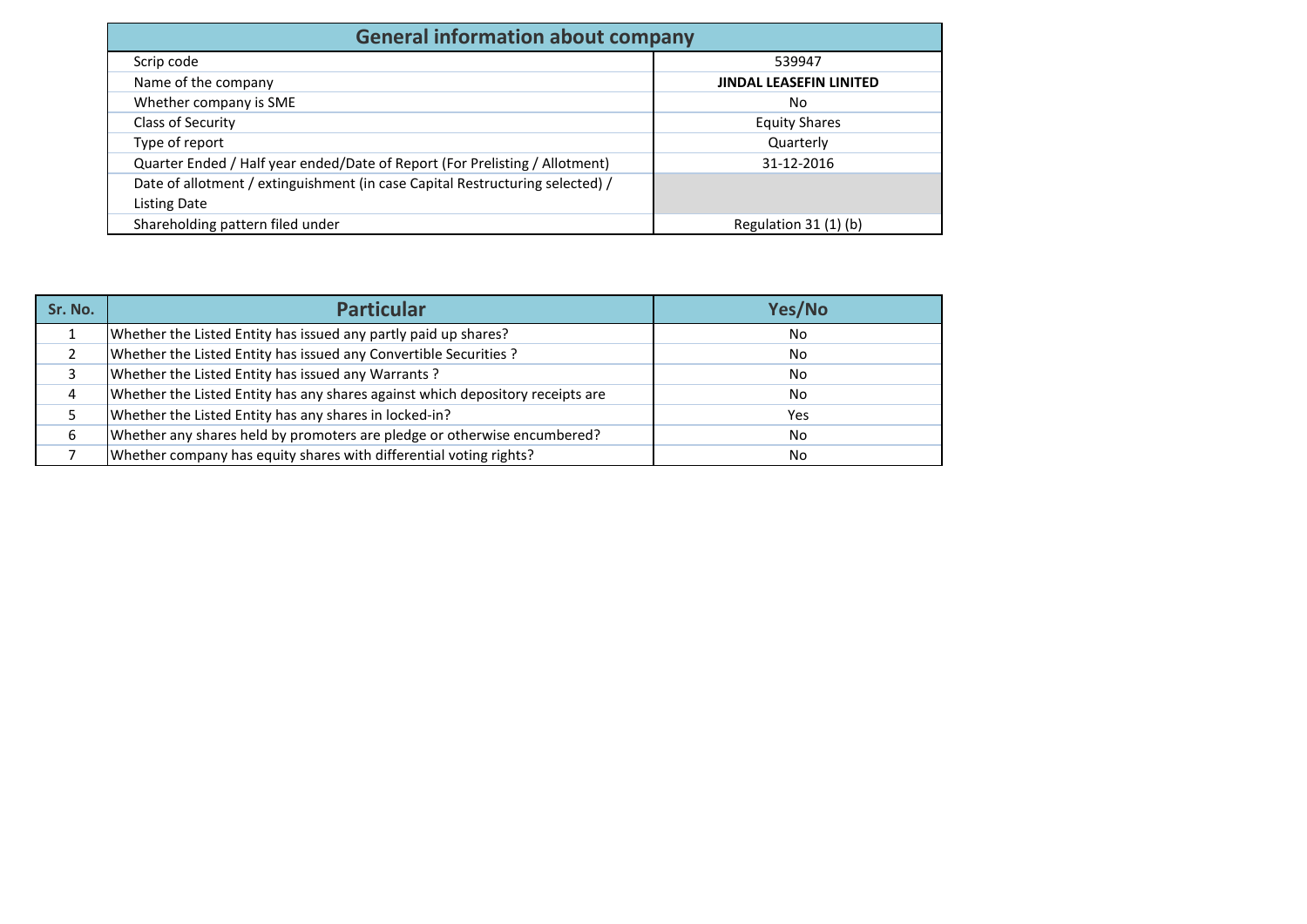|              | Table I - Summary Statement holding of specified securities |                         |                        |                                                        |                                              |                                          |                                                                 |                                                                                                                  |                           |                                                                           |                                 |                                                 |                  |                                                                                                            |                          |            |                                      |                                                    |                                             |                                                       |  |
|--------------|-------------------------------------------------------------|-------------------------|------------------------|--------------------------------------------------------|----------------------------------------------|------------------------------------------|-----------------------------------------------------------------|------------------------------------------------------------------------------------------------------------------|---------------------------|---------------------------------------------------------------------------|---------------------------------|-------------------------------------------------|------------------|------------------------------------------------------------------------------------------------------------|--------------------------|------------|--------------------------------------|----------------------------------------------------|---------------------------------------------|-------------------------------------------------------|--|
|              |                                                             |                         |                        |                                                        |                                              |                                          |                                                                 | Note: Data will be automatically populated from shareholding pattern sheet - Data Entry Restricted in this sheet |                           |                                                                           |                                 |                                                 |                  |                                                                                                            |                          |            |                                      |                                                    |                                             |                                                       |  |
|              | Category                                                    |                         | No. of                 | No. Of<br>fully paid Partly paid-                      | No. Of<br>shares                             | Total nos.<br>shares                     | as a % of total                                                 |                                                                                                                  | No of Voting (XIV) Rights | Shareholding Number of Voting Rightsheld in each class of securities (IX) |                                 | No. Of Shares<br>Underlying                     | No. of<br>Shares | No. Of Shares Shareholdi<br>Underlying   ng, as a %                                                        |                          |            | Number of Locked in<br>shares        | Number of Shares<br>pledged or otherwise of equity |                                             | Number                                                |  |
| Catego<br>ry | sharehold<br>er                                             | Nos. Of<br>ers<br>(III) | shares<br>held<br>(IV) | sharehold up equity up equity<br>shares<br>held<br>(V) | underlyin<br>Depositor<br>y Receipts<br>(VI) | held<br>$(VII) =$<br>$(IV)+(V)+$<br>(VI) | no. of shares<br>(calculated as<br>per SCRR,<br>1957)<br>(VIII) | Class<br>eg:                                                                                                     | Class<br>eg:y             | Total                                                                     | Total as a<br>% of<br>$(A+B+C)$ | Outstanding<br>convertible<br>securities<br>(X) | ng<br>Warrants   | Underlyin Outstanding assuming<br>convertible<br>Outstandi securities and conversion<br>No. Of<br>Warrants | full<br>01<br>convertibl | No.<br>(a) | As a % of<br>total<br>Shares<br>held | No.<br>(a)                                         | As a % of<br>total<br>Shares<br>held<br>(b) | shares<br>held in<br>demateria<br>lized form<br>(XIV) |  |
| (A)          | Promoter                                                    |                         | 2256500                |                                                        |                                              | 2256500                                  | 74.99                                                           | 2,256,500.00                                                                                                     |                           | 2,256,500.00                                                              | 74.99                           |                                                 |                  |                                                                                                            | 74.99                    | 2256500    | 100.00                               |                                                    |                                             | 1987501                                               |  |
| (B)          | Public                                                      | 2308                    | 752400                 |                                                        |                                              | 752400                                   | 25.01                                                           | 752400.00                                                                                                        |                           | 752,400.00                                                                | 25.01                           |                                                 |                  |                                                                                                            | 25.01                    |            | 0.00                                 |                                                    |                                             | 15300                                                 |  |
| (C)          | Non                                                         |                         |                        |                                                        |                                              |                                          |                                                                 |                                                                                                                  |                           |                                                                           |                                 |                                                 |                  |                                                                                                            |                          |            |                                      |                                                    |                                             |                                                       |  |
| (C1)         | Shar                                                        |                         |                        |                                                        |                                              |                                          |                                                                 |                                                                                                                  |                           |                                                                           |                                 |                                                 |                  |                                                                                                            |                          |            |                                      |                                                    |                                             |                                                       |  |
| (C2)         | Shar                                                        |                         |                        |                                                        |                                              |                                          |                                                                 |                                                                                                                  |                           |                                                                           |                                 |                                                 |                  |                                                                                                            |                          |            |                                      |                                                    |                                             |                                                       |  |
|              |                                                             |                         |                        |                                                        | Total                                        | 2315                                     | 3008900                                                         |                                                                                                                  |                           | 3008900                                                                   | 100                             | 3008900.00                                      |                  | 3008900.00                                                                                                 | 100.00                   |            |                                      |                                                    | 100                                         | 2256500                                               |  |

|              |                                                                                      |                | No. of    | No. Of                 | No. Of     |                | Shareholding as  |                  |                           |         | Number of Voting Rights held in each class of securities(IX)                                                                   | No. Of    |               | No. Of     | Shareholdi Number of Locked in |         |           |     | Number of Shares     | Number     |
|--------------|--------------------------------------------------------------------------------------|----------------|-----------|------------------------|------------|----------------|------------------|------------------|---------------------------|---------|--------------------------------------------------------------------------------------------------------------------------------|-----------|---------------|------------|--------------------------------|---------|-----------|-----|----------------------|------------|
|              | Category & Name                                                                      | Nos. Of        |           | fully paid Partly paid | shares     | Total nos.     | a % of total no. |                  | No of Voting (XIV) Rights |         | Total as                                                                                                                       | Shares    | No. of Shares | Shares     | ng, as a %                     |         | shares    |     | pledged or otherwise | of equity  |
|              | of the                                                                               | sharehold      | up equity | up equity              | underlying | shares         | of shares        |                  |                           |         | a % of                                                                                                                         | Underlyin | Underlying    | Underlying | assuming                       |         | As a % of |     | As a % of            | shares     |
| Sr.          | Shareholders                                                                         | ers            | shares    | shares                 | Depository | held           | (calculated as   | Class            |                           |         | Total                                                                                                                          | g         | Outstanding   | Outstandi  | full                           |         | total     |     | total                | held in    |
|              |                                                                                      | (III)          | held      | held                   | Receipts   | $(VII) =$      | per SCRR, 1957)  | eg:              | Class                     | Total   | Voting                                                                                                                         | Outstand  | Warrants (Xi) | ng         | conversion                     | No.     | Shares    | No. | Shares               | demateria  |
|              | (1)                                                                                  |                | (IV)      | (V)                    | (VI)       | $(IV)+(V)+(V)$ | (VIII)           | X                | eg:y                      |         | rights                                                                                                                         | ng        |               | convertibl | of                             | (a)     | held      | (a) | held                 | lized form |
|              |                                                                                      |                |           |                        |            |                | As a % of        |                  |                           |         |                                                                                                                                | convertib |               | e          | convertible                    |         | (b)       |     | (b)                  | (XIV)      |
| $\mathbf{A}$ | Table II - Statement showing shareholding pattern of the Promoter and Promoter Group |                |           |                        |            |                |                  |                  |                           |         |                                                                                                                                |           |               |            |                                |         |           |     |                      |            |
| (1)          | ndian                                                                                |                |           |                        |            |                |                  |                  |                           |         |                                                                                                                                |           |               |            |                                |         |           |     |                      |            |
| (a)          | Individuals/Hindu u                                                                  |                | 878805    |                        |            | 878805         | 29.21            | 878805.00        |                           | 878805  | 29.21                                                                                                                          |           |               |            | 29.21                          | 878805  | 100.00    |     |                      | 878805     |
| (b)          | Central Governm                                                                      |                |           |                        |            |                |                  |                  |                           |         |                                                                                                                                |           |               |            |                                |         |           |     |                      |            |
| (c)          | <b>Financial Institution</b>                                                         |                |           |                        |            |                |                  |                  |                           |         |                                                                                                                                |           |               |            |                                |         |           |     |                      |            |
| (d)          | Any Other (specify)                                                                  |                | 1377695   |                        |            | 1377695        | 45.79            |                  |                           | 1377695 | 45.79                                                                                                                          |           |               |            | 45.79                          | 1377695 | 100.00    |     |                      | 1108696    |
|              | Sub-Total (A)(1)                                                                     |                | 2256500   |                        |            | 2256500        |                  | 74.99 2256500.00 |                           | 2256500 | 74.99                                                                                                                          |           |               |            | 74.99                          | 2256500 | 100.00    |     |                      | 1987501    |
| (2)          | oreign                                                                               |                |           |                        |            |                |                  |                  |                           |         |                                                                                                                                |           |               |            |                                |         |           |     |                      |            |
| (a)          | Individ                                                                              |                |           |                        |            |                |                  |                  |                           |         |                                                                                                                                |           |               |            |                                |         |           |     |                      |            |
| (b)          | Government                                                                           |                |           |                        |            |                |                  |                  |                           |         |                                                                                                                                |           |               |            |                                |         |           |     |                      |            |
| (c)          | <b>Institutions</b>                                                                  |                |           |                        |            |                |                  |                  |                           |         |                                                                                                                                |           |               |            |                                |         |           |     |                      |            |
| (d)          | Foreign Portfolio In                                                                 |                |           |                        |            |                |                  |                  |                           |         |                                                                                                                                |           |               |            |                                |         |           |     |                      |            |
| (e)          | Any Other (specify                                                                   |                |           |                        |            |                |                  |                  |                           |         |                                                                                                                                |           |               |            |                                |         |           |     |                      |            |
|              | Sub-Total (A)(2)                                                                     |                |           |                        |            |                |                  |                  |                           |         |                                                                                                                                |           |               |            |                                |         |           |     |                      |            |
|              | <b>Total Shareholding of</b>                                                         | 7 <sup>1</sup> | 2256500   |                        |            | 2256500        |                  | 74.99 2256500.00 |                           | 2256500 | 74.99                                                                                                                          |           |               |            | 74.99                          | 2256500 | 100.00    |     |                      | 1987501    |
|              |                                                                                      |                |           |                        |            |                |                  |                  |                           |         |                                                                                                                                |           |               |            |                                |         |           |     |                      |            |
|              | Details of Shares which remain unclaimed for Promoter & Promoter Group               |                |           |                        |            |                |                  |                  |                           |         |                                                                                                                                |           |               |            |                                |         |           |     |                      |            |
| B            | Table III -                                                                          |                |           |                        |            |                |                  |                  |                           |         | Note: Kindly show details of shareholders having more than one percentage of total no of shares. Please refer software manual. |           |               |            |                                |         |           |     |                      |            |
| (1)          | <b>nstitutions</b>                                                                   |                |           |                        |            |                |                  |                  |                           |         |                                                                                                                                |           |               |            |                                |         |           |     |                      |            |
| (a)          | <b>Mutual Funds</b>                                                                  |                |           |                        |            |                |                  |                  |                           |         |                                                                                                                                |           |               |            |                                |         |           |     |                      |            |
| (b)          | <b>Venture Capital Funds</b>                                                         |                |           |                        |            |                |                  |                  |                           |         |                                                                                                                                |           |               |            |                                |         |           |     |                      |            |
| (c)          | <b>Alternate Investment Funds</b>                                                    |                |           |                        |            |                |                  |                  |                           |         |                                                                                                                                |           |               |            |                                |         |           |     |                      |            |
| (d)          | <b>Foreign Venture Capital Investors</b>                                             |                |           |                        |            |                |                  |                  |                           |         |                                                                                                                                |           |               |            |                                |         |           |     |                      |            |
| (e)          | <b>Foreign Portfolio Investors</b>                                                   |                |           |                        |            |                |                  |                  |                           |         |                                                                                                                                |           |               |            |                                |         |           |     |                      |            |
| (f)          | <b>Financial Institutions/Banks</b>                                                  |                |           |                        |            |                |                  |                  |                           |         |                                                                                                                                |           |               |            |                                |         |           |     |                      |            |
| (g)          | <b>Insurance Companies</b>                                                           |                |           |                        |            |                |                  |                  |                           |         |                                                                                                                                |           |               |            |                                |         |           |     |                      |            |
| (h)          | <b>Provident Funds/ Pension Funds</b>                                                |                |           |                        |            |                |                  |                  |                           |         |                                                                                                                                |           |               |            |                                |         |           |     |                      |            |
| (i)          | Any Other (specify)                                                                  |                |           |                        |            |                |                  |                  |                           |         |                                                                                                                                |           |               |            |                                |         |           |     |                      |            |
|              | Sub-Total (B)(1)                                                                     |                |           |                        |            |                |                  |                  |                           |         |                                                                                                                                |           |               |            |                                |         |           |     |                      |            |
| (2)          | Central                                                                              |                |           |                        |            |                |                  |                  |                           |         |                                                                                                                                |           |               |            |                                |         |           |     |                      |            |
|              | Sub-Total (B)(2)                                                                     |                |           |                        |            |                |                  |                  |                           |         |                                                                                                                                |           |               |            |                                |         |           |     |                      |            |
|              | (3) Non-institutions                                                                 |                |           |                        |            |                |                  |                  |                           |         |                                                                                                                                |           |               |            |                                |         |           |     |                      |            |
|              | Individ                                                                              |                |           |                        |            |                |                  |                  |                           |         |                                                                                                                                |           |               |            |                                |         |           |     |                      |            |
| (a(i))       | uals -                                                                               | 2287           | 684900    |                        |            | 684900         | 22.76            | 684900           |                           | 684900  | 22.76                                                                                                                          |           |               |            | 22.76                          | 0.00    | 0.00      |     |                      | 15300      |
|              | <b>Individ</b>                                                                       |                |           |                        |            |                |                  |                  |                           |         |                                                                                                                                |           |               |            |                                |         |           |     |                      |            |
| (a(ii))      | uals -                                                                               |                |           |                        |            |                |                  |                  |                           |         |                                                                                                                                |           |               |            |                                |         |           |     |                      |            |
| (b)          | NBFCs registered with RBI                                                            |                |           |                        |            |                |                  |                  |                           |         |                                                                                                                                |           |               |            |                                |         |           |     |                      |            |
| (c)          | <b>Employee Trusts</b>                                                               |                |           |                        |            |                |                  |                  |                           |         |                                                                                                                                |           |               |            |                                |         |           |     |                      |            |